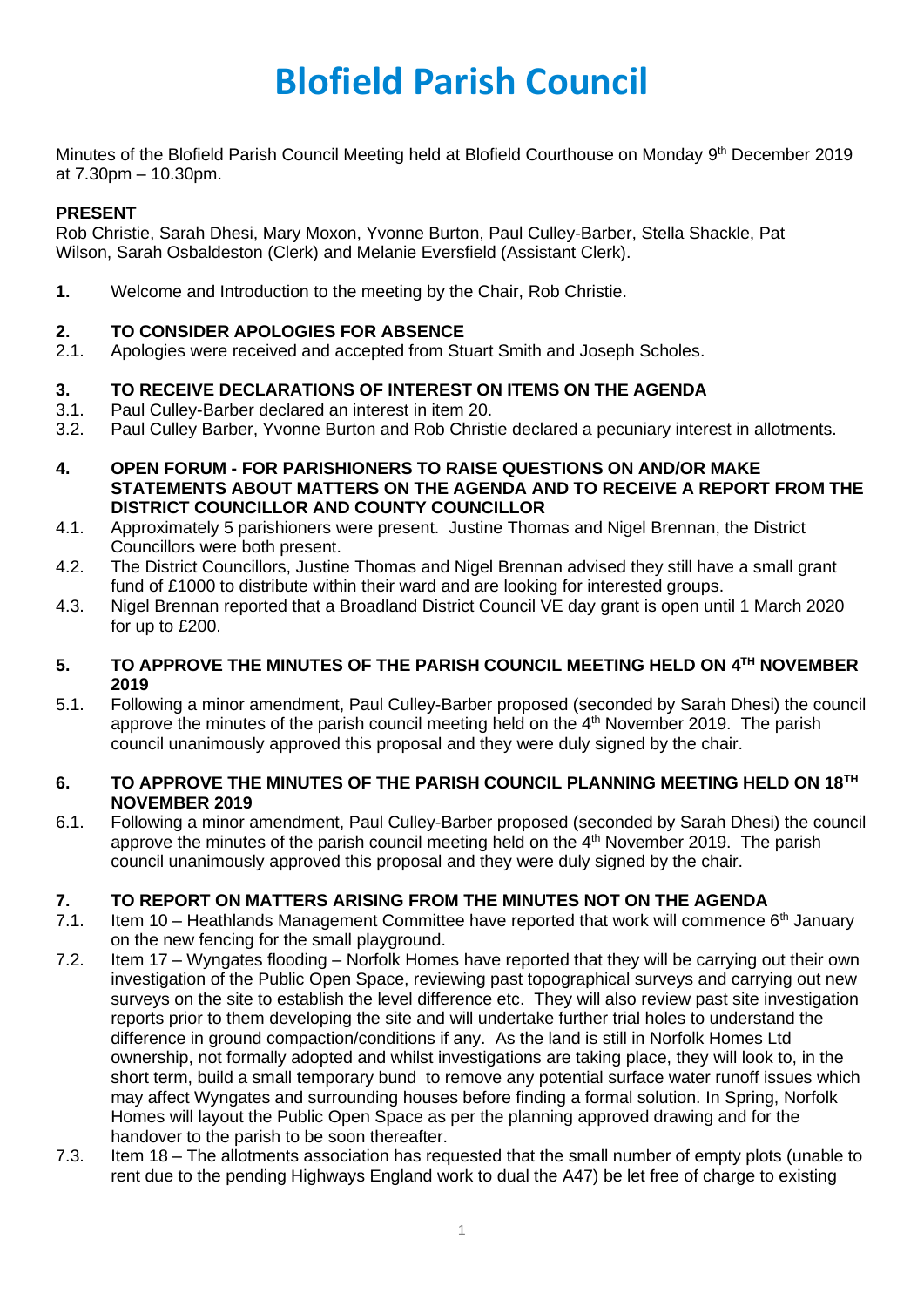plot holders to keep the allotments tidy and ensure the land is put to good use in the short term. The councilors without a pecuniary interest agreed to suggestion.

#### **8. TO CONSIDER COUNCIL FEEDBACK ON PLANNING APPLICATIONS RECEIVED FROM BROADLAND DISTRICT COUNCIL** Clerk (SO) to submit comments

#### 8.1. **Application: 20191295**

**Reserved Matters Application for Appearance, Landscaping, Layout and Scale following grant of OPP 20160497 and including details required by condition numbers 20 and 21 of OPP 20160497**

## **Location: Land at Yarmouth Road**

*Paul Culley-Barber proposed (seconded by Rob Christie and agreed by all present) the council raise the following concerns/ comments:* 

*The single building subdivided into 3 commercial units has changed. Now 3 individual buildings. is this the most efficient use of space? All large doors on the buildings in a courtyard, could be difficult to get goods/services in. Reduction in number of car parking spaces. Design and Access Statement no longer ties in with the site plan (appears invalid) and no way to check the consultee comments are made in relation to the new plans.*

*Unit one is much closer to the residential neighbouring properties and dominates the environment. The border between site and neighbours has no soft site boundaries contrary to neighbourhood planning policy ENV 2, this is the only side which has not had a boundary treatment. Height of buildings appear to be unchanged to original but no heights marked on the plans. This would mean a 5.5m building on the boundary.*

*Moving to soakaway under the car parking for drainage.*

Access to the site, may only be possible by vehicle, no footpaths or provision for safe cycle access. *Original application had 29 parking spaces, now only 24, so reduction in 5 spaces because of the separation into 3 distinct buildings, is this giving enough parking to satisfy demand of new businesses?*

*Pleas can BDC ensure that it is made compulsory for contractor parking on site during the build as Yarmouth Road is narrowing. Clarity is needed over cycle paths/pedestrian access and there is no cycle shelter shown on the site.*

## 8.2. **Application: 20191822 Rear 2 Storey flat roof extension Location: 14 Chamberlain Court, Blofield**

*Paul Culley-Barber proposed (seconded by Rob Christie and agreed by all present) the council raise the following concerns/ comments:* 

*Planning permission was granted under 20181894 for a pitched roof extension but stepped with less room on 2nd floor. New plans show the second floor now level with the ground floor (ie increased 1.1m) and the roof is now flat and not pitched. The council continues to have concerns over the loss of light/overshadowing on adjacent properties.*

## 8.3. **Further planning comments (20190844 & 20140968)**

Following the grant of planning permission for Dawsons Lane (20190844), in the planning officer's report was a comment that 'members will note from the representations that on advice from the LLFA, an attenuated surface water network from the Bennett'sHomes site further to the east has been agreed to be discharged into the blind ditch system. The LLFA have admitted the advice given on that site was not correct. The Bennetts Homes site (20140968) is however a separate issue. It is not the responsibility of this developer to resolve that issue and the current strategy from this site is a stand-alone system….'

The council agreed that Mary Moxon and District Councillor Justine Thomas would work together to send a letter to Broadland District Council to raise the question about what this means for the Bennetts site going forward.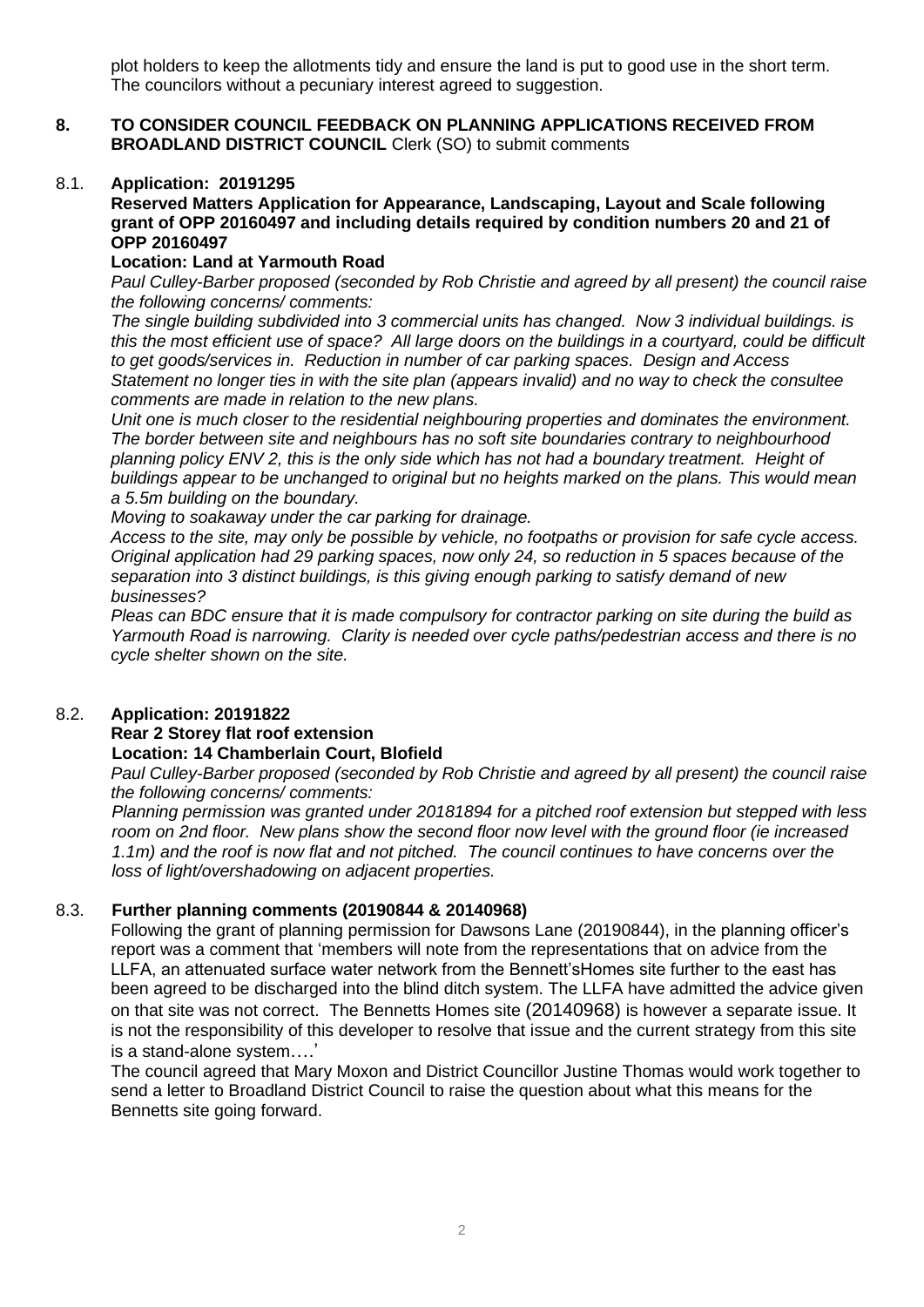# **9. TO AGREE THE BUDGET AND RECOMMENDATIONS FOR 202021 AND SET THE PRECEPT FIGURE**

- 9.1. The clerk (SO) summarised the notes/recommendations and budget detail provided from the finance working party (see Appendix 1 and 2).
- 9.2. Taking into account all the detail in these documents Sarah Dhesi proposed (seconded by Mary Moxon) the council approve the budget detailed in these documents. The council unanimously resolved to approve this proposal.
- 9.3. Rob Christie proposed (seconded by Paul Culley-Barber) the council increase the CAN membership to the Silver band (£50), in order to obtain more assistance with community project planning. The council unanimously resolved to approve this proposal.
- 9.4. The finance working party have reviewed the budget and recommend setting the Parish Precept at £85,000 for 202021. This is an increase of £17,250. An estimated total cost of £57.86 per year or £4.82 per month per band D house in the Parish. Whilst initially this seems a large figure the clear budget detail in Appendix 1 and 2 explains the reasons for this recommendation. In addition, the council may find it useful to note that the Band D charge per year for 201920 for local parishes is as follows: Brundall - £59.79, Acle – £116.75, Rackheath – £60.96.
- 9.5. Sarah Dhesi proposed (seconded by Mary Moxon) the council approve the precept of £85,000. The council unanimously resolved to approve this proposal. Clerk (SO) to advise Broadland District Council.
- 9.6. The working party propose the allotment rent remains at £50 per year per full plot. However, it is important to make the council aware that the small amount of reserves held for the allotments are gradually being used due to ongoing maintenance / pest control.
- 9.7. Sarah Dhesi proposed (seconded by Mary Moxon) the council keep the allotments rent at £50 per annum. The council unanimously resolved to approve this proposal.
- 9.8. The working party reviewed the reserves as stated at 31/3/2019 and did not feel any realignment was currently necessary. The majority of allocated reserves are currently held for the Courthouse (£21,540.48).
- 9.9. Appendix 3 shows the detail of CIL receipt and expenditure to date. The clerk (SO) explained the detail.

## **10. TO NOTE THE INVESTMENT POLICY FOR THE BDC PARISH DEPOSIT SCHEME AND AGREE ANY NECESSARY ACTIONS**

10.1. Rob Christie explained the policy and the council noted its content.

# **11. TO AGREE GARDEN GUARDIAN QUOTATION FOR GROUNDS MAINTENANCE FOR 202021**

- 11.1. Following a brief discussion, the Sarah Dhesi proposed (seconded by Stella Shackle) the council agreed to continue with Garden Guardian for the various grounds maintenance works in the parish (including the churchyard and courthouse). The total cost will be £2,348.
- 11.2. Clerk (SO) to advise Garden Guardian.
- 11.3. Clerk (SO) to request a quotation for two cuts (May and August) on the public right of way running parallel to Garden Road, from The Street to Globe Lane.
- 11.4. Clerk (SO) to request the Epicormic growth removal on the Limes is carried out as soon as growth commences (March/April) for easy removal.
- 11.5. Clerk (ME) to contact the Parochial Church Council (PCC) to ask if they are happy for the council to weed killer around gravestones.

# **12. TO CONSIDER 3 QUOTATIONS FOR A TREE SURVEY OF BLOFIELD CHURCHYARD**

**13.** The clerk (ME) provided the detail of 3 quotations of obtained for a survey of the trees in the churchyard. Following a brief discussion, Paul Culley-Barber proposed (seconded by Stella Shackle) the council appoint Tree Care consultants to carry out the work, at a cost of £418+VAT. The council unanimously resolved to approve this proposal. Clerk (ME) to arrange the survey.

# **14. TO APPROVE INVOICES FOR PAYMENT**

- 14.1. Paul Culley-Barber proposed (seconded by Sarah Dhesi) the council approve all payments totaling £14,626.19 (see Appendix A). In addition, a cheque for £13,350.10 was written for an internal transfer to the BDC Parish Deposit Scheme. This leaves all CIL funds in the Deposit Scheme, totaling £332,856.91 (plus interest of 966.58). The council unanimously approved this proposal. Clerk (SO) to issue cheques.
- 14.2. Receipts for October were received, totaling £22,823.43 (see Appendix B).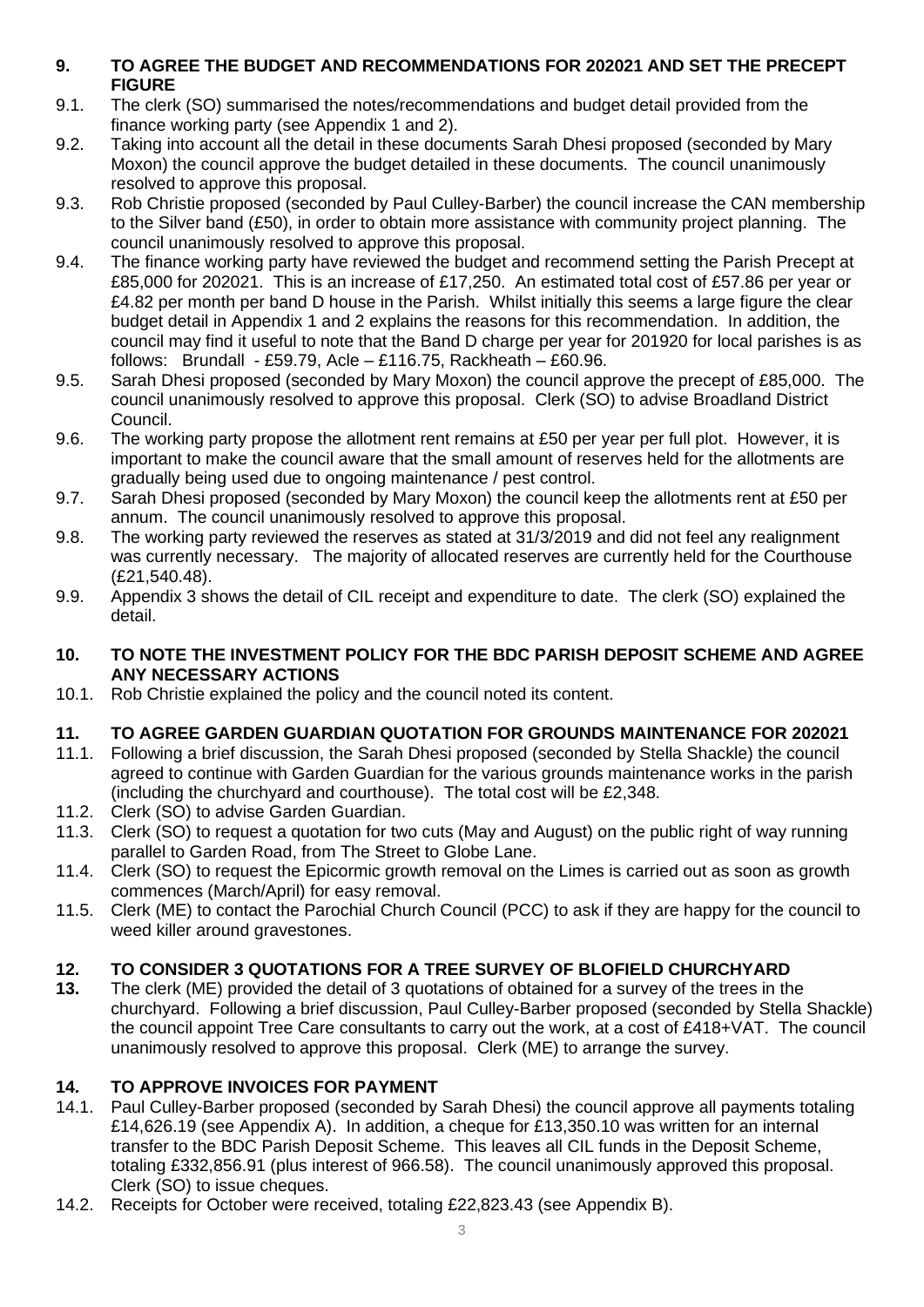- 14.3. The council noted the total bank balance at 4<sup>th</sup> November 2019 of £429,876.15 (see Appendix C) of which, £332,856.91 are CIL funds.
- **15. TO RECEIVE AN UPDATE REPORT ON CURRENT PROJECTS AND AGREE ANY NECESSARY ACTIONS**
- 15.1. New website Meeting scheduled this week between Paul Culley-Barber, Stuart Smith and Melanie Eversfield.
- 15.2. Parish Partnership Bids 201819 the trod on Woodbastwick Road is almost complete.
- 15.3. Parish Partnership Bids 201920 Village gateways detail has been agreed and a 50% cheque payment has been raised this month. The Bus shelter will be installed on Tuesday 17<sup>th</sup> December.
- **16. TO RECEIVE AN UPDATE ON MARTY'S MARSH, AGREE THE MANAGEMENT PLAN, CONSIDER THE 'DISCOVERED' CULVERT AND AGREE ANY ADDITIONAL ACTIONS**
- 16.1. Much has happened on this project and work continues.
- 16.2. A working party cut back vegetation on site and have found a culvert at the entrance to the site; repairs to the culvert wall and safety concerns need to be considered. Rob Christie to speak to Annie Summazzi to understand who is responsible for the culvert and any works/repairs required.
- 16.3. Yvonne Burton reported that the final draft of the management plan with amendments made by members of the working group and BADCOG and tree wardens has been circulated to all the councillors. Yvonne Burton proposed (seconded by Paul Culley-Barber) the council accept the draft management plan. The council unanimously resolved to approve this proposal. Clerk (ME) to move some finer detail to separate Appendices and then circulate, advise Matt Davies of the Fringe Project and publish on the parish council website.
- 16.4. The clerk (ME) has arranged a meeting with Brundall Parish Council on Wednesday 18<sup>th</sup> December at 10:30am on site to update them on progress to date with Marty's Marsh and discuss any necessary actions.

## **17. TO CONSIDER QUOTATIONS FOR MARTY'S MARSH PLANNING APPLICATION ASSOCIATED DOCUMENTS**

17.1. The Clerk (ME) has obtained quotations for a flood risk assessment and ecological assessment. The two are priced at £1989 in total. Clerk (ME) to establish if this will provide what is required by the planning department or if less detail can be provided at a reduced cost. Rob Christie proposed (seconded by Sarah Dhesi) the council give the clerks authority to commission the reports taking into account the costs. The council unanimously resolved to approve this proposal.

## **18. TO REVIEW THE CHURCHYARD WALL REPORT AND PREPARED BRIEFING PAPER AND AGREE NECESSARY ACTIONS**

18.1. Rob Christie and Yvonne Burton provided a detailed proposal (see Appendix D) after reading the Churchyard wall report. Rob Christie proposed (seconded by Stella Shackle) the council carry out all recommendations in the report. The council unanimously resolve to approve this proposal. Clerk (ME) to progress with councillor support.

## **19. TO CONSIDER REPLACING THE STYLE WITH A KISSING GATE ON THE FOOTPATH BETWEEN BLOFIELD CHURCH AND BRAYDESTON CHURCH**

19.1. The Clerk (ME) reported that a parishioner has raised concerns over the disability access to this public right of way with a stile in position. The Parochial Church Council said they would prefer to see a kissing gate. The council agreed to meet with the Public Rights of Way Officer at NCC Highways to see if any changes can be made to improve accessibility. Clerk (ME) to arrange a meeting. In addition, the council agreed to add this consideration to the Marty's Marsh project.

## **20. TO RECEIVE AN UPDATE FROM NCC CHILDRENS SERVICES AND AGREE ANY NECESSARY ACTIONS**

- 20.1. NCC Children's Services have met with Blofield School Head teacher to provide an update.
- 20.2. Broadland are working with Norfolk Homes to ensure the Open Space land is handed over in a condition for whatever its intended future use is.
- 20.3. The Doctors Surgery are still considering expansion and it was agreed the council would arrange a meeting with them as soon as possible to understand their plans in further detail. Clerk (ME) to arrange.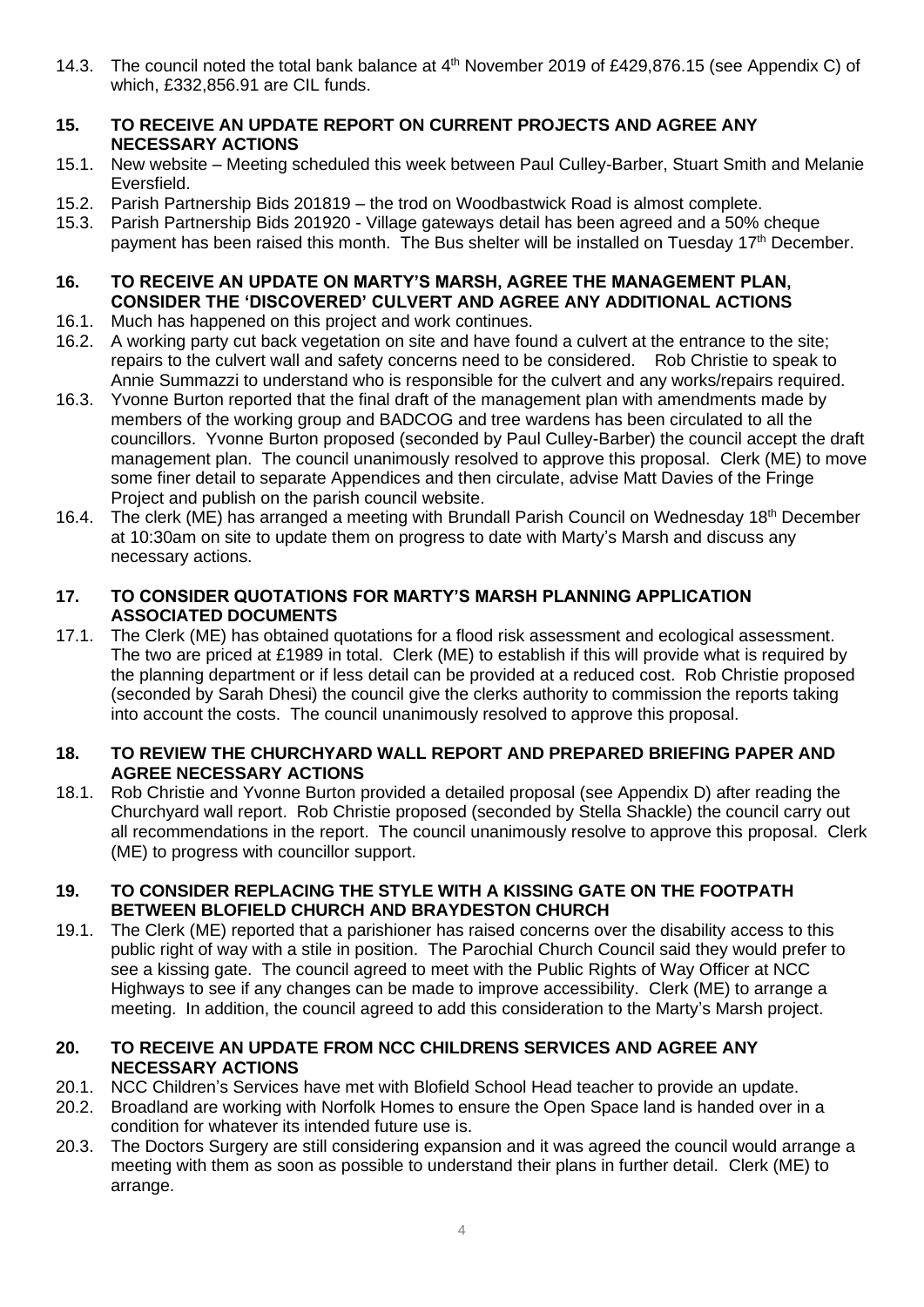- **21. TO RECEIVE AN UPDATE ON CREATING A PUBLIC RIGHT OF WAY DIVERSION OF FOOTPATH FP5&7 (FOOTPATH NEAR ON THE HOPKINS HOMES YARMOUTH ROAD SITE) THROUGH PARISH PARTNERSHIP BIDS 202021 AND AGREE ANY NECESSARY ACTIONS**
- 21.1. Melanie Eversfield update the council with detail from the on-site meeting. NCC Highways have agreed this is suitable for a Parish Partnership Bid for 202021. The council agreed to submit the funding application for a total cost of £10,000. Clerk (ME) to submit the application form.

## **22. TO NOTE RECEIPT OF THE COMMUNITY ENGAGEMENT PROJECT CONSULTANTS' REPORT, AGREE AND REVIEW NEXT ACTIONS**

- 22.1. The council noted the receipt of the consultants detailed report and the recommendations within it. The council agreed in principle to focus on doing a once in a lifetime big project within the parish.
- 22.2. The council has worked on various options for this project over the last few months and would like to hold a meeting with the Courthouse, Margaret Harker Hall and Heathlands Community Centre Management Committees to show alternative options to them. In addition, the doctors surgery, district councillors and Sally Hoare from Broadland District Council will be invited. The council agreed this meeting will take place on Monday  $27<sup>th</sup>$  January 2020 at the Courthouse (instead of the planning meeting). Stuart Smith, Rob Christie and Paul Culley-Barber to work on the presentation for the meeting.

# **23. TO RECEIVE A BLOFIELD FUEL CHARITY UPDATE AND AGREE ANY NECESSARY ACTIONS**

- 23.1. Pat Wilson provided an update from the Blofield Fuel Charity. The committee met on the 11<sup>th</sup> November and agreed the payments from the fund for December 2019. The charity clerk presented the list of applicants and this was approved for payment. Applicants with 5 units (single people) to each receive £68 and applicants with 4 units (couples, etc) to receive £55. The charity clerk will prepare the cheques and distribute.
- 23.2. The charity clerk announced that she will be retiring as Clerk once all cheques for this year have been distributed. Rev. Bilson will prepare a notice for next issue of Focal Point advertising for a new Clerk.
- **24. TO REVIEW AND APPROVE AMENDMENTS TO THE COURTHOUSE MANAGEMENT COMMITTEE CONSTITUTION**
- 24.1. Following minor amendments, the council unanimously resolved to approve the Courthouse Management Committee Constitution. Clerk (SO) to obtain signatures on the document.

## **25. TO NOTE CHANGES TO THE PARISH BUS SERVICES AND AGREE ANY NECESSARY ACTIONS**

- 25.1. The bus service in Blofield Heath is changing from every hour to every 90 minutes in January 2020.
- **26. TO CONSIDER COUNCIL PLANS IN THE EVENT OF THE DEATH OF A MEMBER OF THE ROYAL FAMILY**
- 26.1. Melanie Eversfield provided a detailed report for the council to consider. It was agreed that Sarah Dhesi, Stuart Smith and Melanie Eversfield meet and draft a simple proposal for the council to consider.

#### **27. TO AGREE TO SET UP A SMALLER PROJECTS WORKING GROUP TO REVIEW SMALL PROJECTS FROM THE PUBLIC CONSULTATION TO REVIEW VIABILITY/COST AND PRIORITIES**

27.1. Sarah Dhesi, Yvonne, Burton, Mary Moxon and Stella Shackle agreed to meet and look at small projects from the public consultation to consider viable options, costs and priorities, then return to the council in March 2020 with a proposal.

# **28. TO NOTE ANY CORRESPONDENCE RECEIVED**

- 28.1. The council has received a signed copy of the Blofield Orchard letter of understanding which details the new bonfire policy too.
- 28.2. Melanie Eversfield circulated notes from the NPTS training Autumn Seminar. The council agreed to trial having no monthly postal packs for the rest of this financial year.
- 28.3. To note receipt of a letter from Councillor Margaret Dewsbury for the attention of the Parish/Town Council. This is in respect of Norfolk Fire & Rescue Service's draft Integrated Risk Management Plan the council agreed no action required.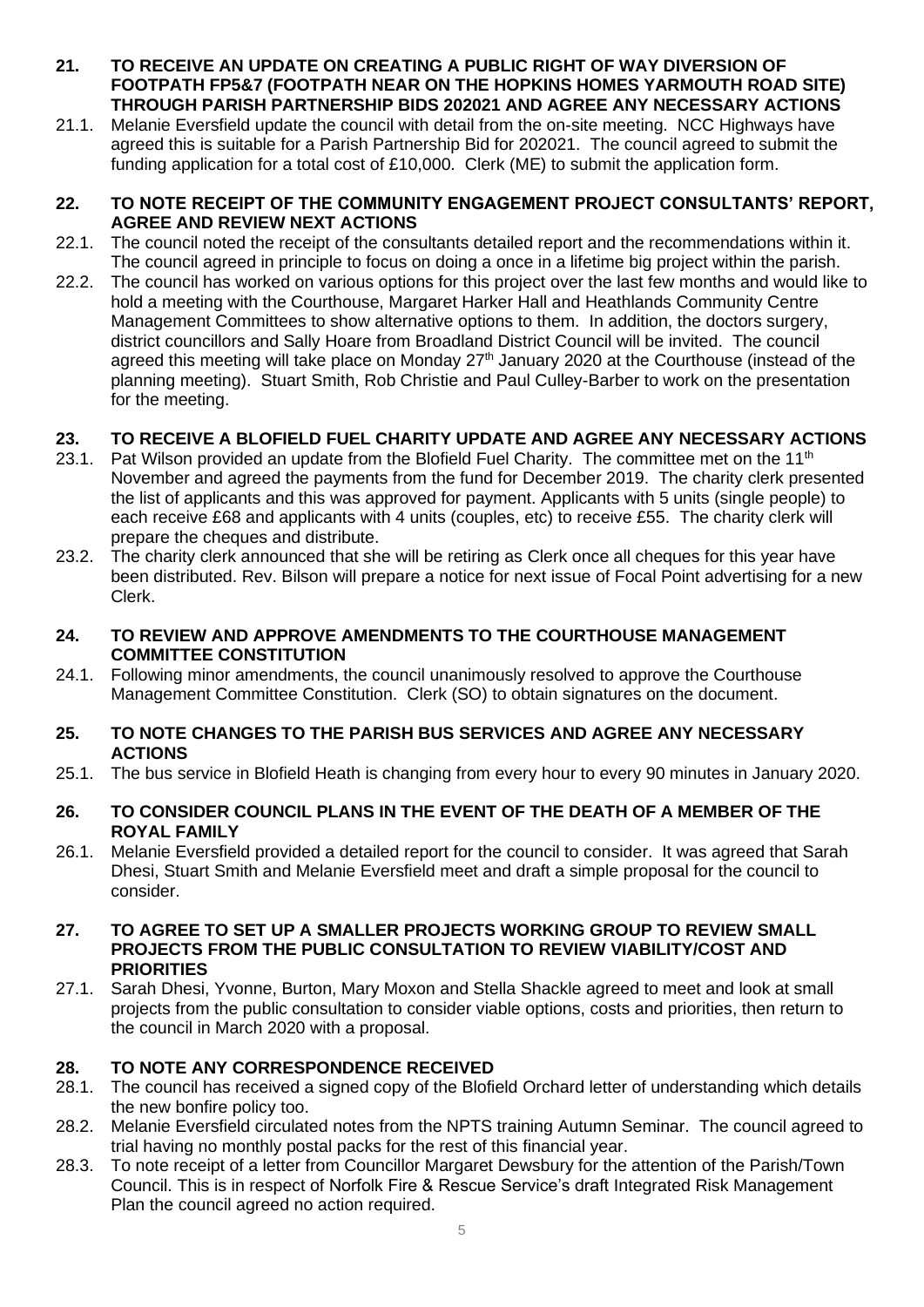- 28.4. The council has been contacted by a not-for-profit organisation campaigning for the [Local Electricity](https://powerforpeople.us20.list-manage.com/track/click?u=5679ba19405751dc710dc2037&id=5f012980b4&e=63847f081f)  [Bill](https://powerforpeople.us20.list-manage.com/track/click?u=5679ba19405751dc710dc2037&id=5f012980b4&e=63847f081f) – that we authored – to become law. The Bill aims to solve the current problem whereby local renewable energy generators, such as community energy groups, are unable to sell energy that they generate to local people. This is because of the huge setup and running costs involved in doing so. Councillors to respond as individual parishioners if they wish. To Sign up to the campaign as an individual visit: **[www.powerforpeople.org.uk/sign-up](https://powerforpeople.us20.list-manage.com/track/click?u=5679ba19405751dc710dc2037&id=978e1876c9&e=63847f081f)**
- 28.5. Parishioner concerns continue over the gas mains work excavation over the Kings Head Junction.
- 28.6. The consultation on the proposals for new council divisions and division boundaries for Norfolk County Council has been extended to the 13 January 2020.
- 28.7. Street Naming and Numbering Subdivision of Dwelling into Two Dwellings, Danesbower Lane, Blofield, Norwich. Two new postal addresses have been established – 2 and 4 Dansebower Lane, Blofield.

## **29. OTHER REPORTS AND ITEMS FOR THE NEXT AGENDA**

29.1. Nothing noted.

## **30. TO NOTE THE MEETING DATES FOR 2020**

Please find below a list of Blofield Parish Council Meeting dates for 2020. Dates of any other meetings will be advised when known and published on our website. Meetings are usually held at 7:30pm\* in Blofield Courthouse.

During 2020 the parish council will hold two meetings a month (with the exception of January, August and December). A monthly council meeting for all matters arising and a monthly planning meeting dedicated to discussing and commenting on planning applications.

# **MEETINGS OF BLOFIELD PARISH COUNCIL 2020**

| <b>Monday</b>                                                                                          | 13th January 2020               | monthly/planning             | <b>Blofield Courthouse</b> |
|--------------------------------------------------------------------------------------------------------|---------------------------------|------------------------------|----------------------------|
| <b>Monday</b>                                                                                          | 10th February 2020              | monthly                      | <b>Blofield Courthouse</b> |
| Monday                                                                                                 | 24th February 2020              | planning                     | <b>Blofield Courthouse</b> |
| <b>Monday</b>                                                                                          | 9th March 2020                  | monthly                      | <b>Blofield Courthouse</b> |
| Thursday                                                                                               | $12th$ March 2020=              | annual meeting of the parish | <b>Heathlands</b>          |
| = Annual Meeting of the Parish (refreshments will be served)                                           |                                 |                              |                            |
| Monday                                                                                                 | 23th March 2020                 | planning                     | <b>Blofield Courthouse</b> |
| <b>Monday</b>                                                                                          | 6th April 2020                  | monthly                      | <b>Blofield Courthouse</b> |
| Monday                                                                                                 | 20 <sup>th</sup> April 2020     | planning                     | <b>Blofield Courthouse</b> |
| <b>Monday</b>                                                                                          | 4 <sup>th</sup> May 2020*       | annual & monthly             | <b>Blofield Courthouse</b> |
| * The Annual Parish Council meeting starts at 7.00pm, followed by the Parish Council meeting at 7:30pm |                                 |                              |                            |
| Monday                                                                                                 | 1 <sup>st</sup> June 2020       | planning meeting             | <b>Blofield Courthouse</b> |
| <b>Monday</b>                                                                                          | 15th June 2020                  | monthly                      | <b>Blofield Courthouse</b> |
| Monday                                                                                                 | 29th June 2020                  | planning                     | <b>Blofield Courthouse</b> |
| <b>Monday</b>                                                                                          | 13th July 2020                  | monthly                      | <b>Blofield Courthouse</b> |
| Monday                                                                                                 | 27th July 2020                  | planning                     | <b>Blofield Courthouse</b> |
| <b>Monday</b>                                                                                          | 10th August 2020                | monthly/planning             | <b>Blofield Courthouse</b> |
| <b>Monday</b>                                                                                          | 7th September 2020              | monthly                      | <b>Blofield Courthouse</b> |
| Monday                                                                                                 | 21 <sup>st</sup> September 2020 | planning                     | <b>Blofield Courthouse</b> |
| <b>Monday</b>                                                                                          | 5 <sup>th</sup> October 2020    | monthly                      | <b>Blofield Courthouse</b> |
| Monday                                                                                                 | 19 <sup>th</sup> October 2020   | planning                     | <b>Blofield Courthouse</b> |
| <b>Monday</b>                                                                                          | 2 <sup>nd</sup> November 2020   | monthly                      | <b>Blofield Courthouse</b> |
| Monday                                                                                                 | 16 <sup>th</sup> November 2020  | planning                     | <b>Blofield Courthouse</b> |
| <b>Monday</b>                                                                                          | 7th December 2020               | monthly/planning             | <b>Blofield Courthouse</b> |
| <b>Monday</b>                                                                                          | 11 <sup>th</sup> January 2021   | monthly                      | <b>Blofield Courthouse</b> |
| Monday                                                                                                 | 25 <sup>th</sup> January 2021   | planning                     | <b>Blofield Courthouse</b> |